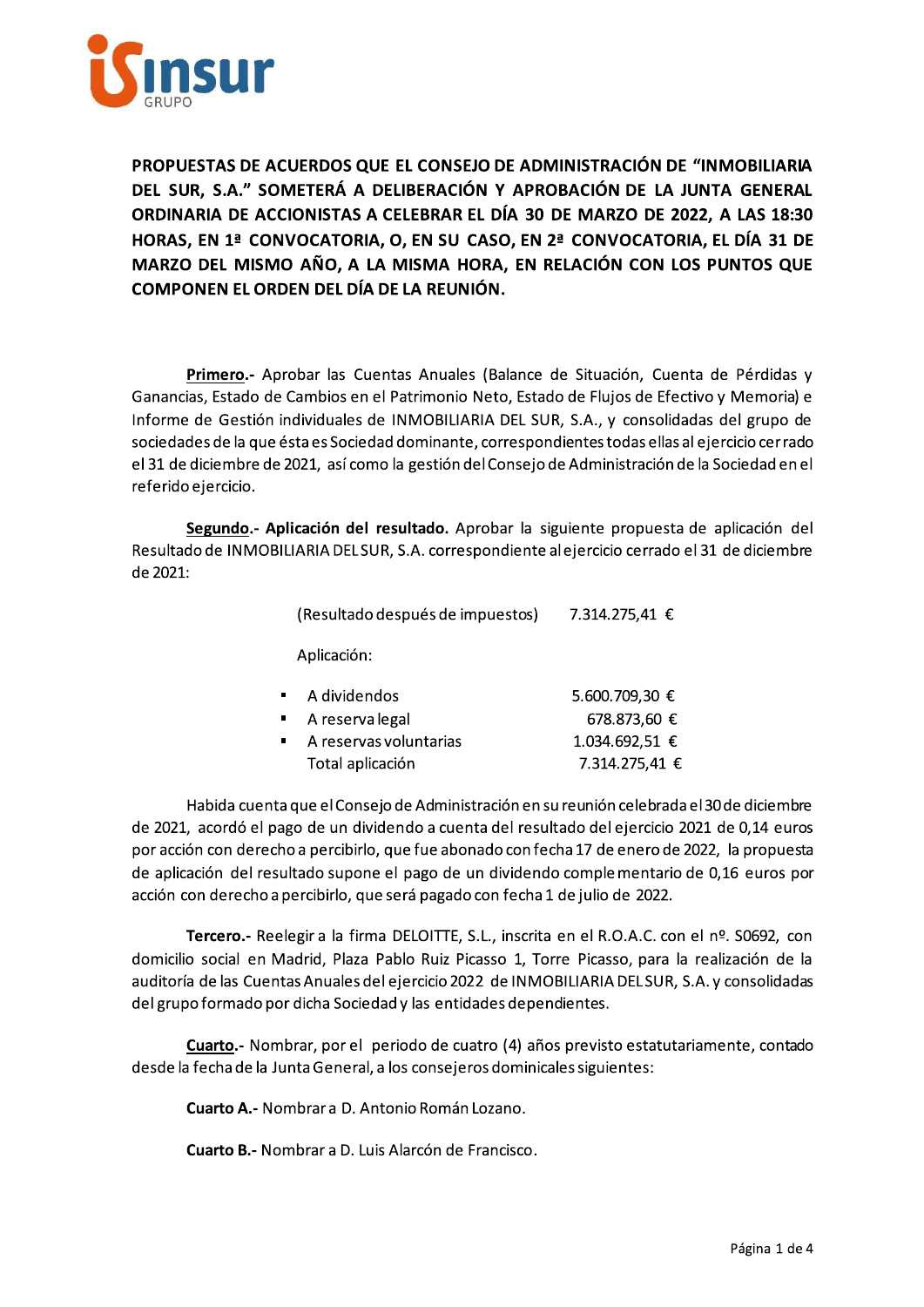

Cuarto C.- Ratificar y nombrar a D. Alberto de Hovos-Limón Pumar designado por cooptación en la reunión del Consejo de Administración de fecha 30 de diciembre de 2021.

Quinto.- Reelegir, por el periodo de cuatro (4) años previsto estatutariamente, contado desde la fecha de la Junta General, a los consejeros independientes siguientes:

Cuarto A.- Reelegir a D. José Luis Galán González.

Cuarto B.- Reelegir a D. Jorge Segura Rodríguez.

Cuarto C.- Reelegir a Dña. Brita Hektoen Wergeland.

Sexto.- Aprobar, con carácter consultivo, el Informe Anual de Remuneraciones de los consejeros correspondiente al ejercicio 2021.

Séptimo-Aprobar la modificación del artículo 50º de los Estatutos Sociales, relativo a la Política de Remuneraciones de los Consejeros, que, con derogación expresa de su anterior redacción, pasaría a tener el siguiente tenor:

"ARTÍCULO 50º. - Política de remuneraciones de los consejeros. -

La política de remuneraciones de los consejeros, que será motivada y deberá acompañarse de un informe específico de la Comisión de Nombramientos y Retribuciones se aprobará por la Junta General cada tres (3) años como punto separado del Orden del Día y mantendrá su vigencia durante tres ejercicios. Cualquier modificación o sustitución de la misma durante dicho plazo requerirá la previa aprobación de la Junta General conforme al procedimiento establecido para su aprobación.

En caso de que el informe anual sobre remuneraciones de los consejeros fuera rechazado en la votación consultiva de la Junta General Ordinaria, la política de remuneraciones aplicable para el ejercicio siguiente deberá someterse a la aprobación de la Junta General con carácter previo a su aplicación, aunque no hubiese transcurrido el plazo de tres (3) años anteriormente mencionado. Se exceptúan los supuestos en que la política de remuneraciones se hubiera aprobado en esa misma Junta General Ordinaria.

Cualquier remuneración que perciban los consejeros por el ejercicio o terminación de su cargo y por el desempeño de funciones ejecutivas será acorde con la política de remuneraciones de los consejeros vigente en cada momento, salvo las remuneraciones que expresamente haya aprobado la junta general de accionistas".

Octavo.- Aprobar la propuesta motivada de la Política de Remuneraciones de los miembros de los miembros del Consejo de Administración para los ejercicios 2022, 2023 y 2024, formulada por el Consejo de Administración de la Sociedad, consistente en mantener la línea a seguir por la Política de Remuneraciones 2021-2023 y adaptar su contenido a la Ley 5/2021, de 12 de abril, por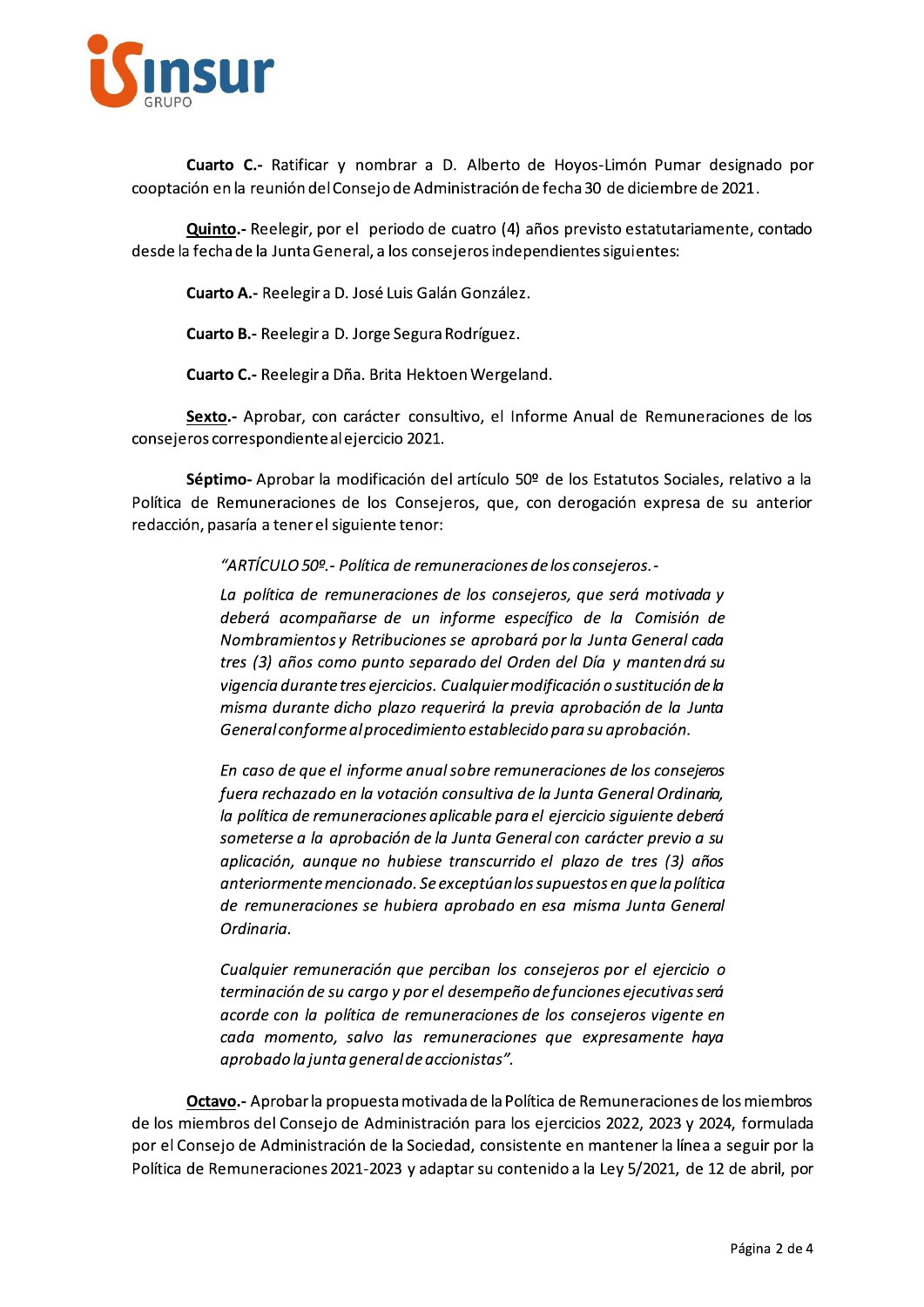

la que se modifica el texto refundido de la Ley de Sociedades de Capital. En consecuencia, la Política de Remuneraciones para 2022, 2023 y 2024 comprende lo siguiente:

- $\blacksquare$  Respecto la retribución de los Consejeros en su condición de tales, el Consejo xto refundido de la Ley de Sociedades de Capital. Er<br>
ra 2022, 2023 y 2024 comprende lo siguiente:<br>
etribución de los Consejeros en su condición c<br>
acordó proponera la junta general la siguiente pr<br>
emuneraciones 2022-20 ital. En consecuencia, la Política<br>
e:<br>
ción de tales, el Consejo de<br>
nte propuesta retributiva para<br>
plicación conjunta y cumulativa<br>
del Consejo de Administración<br>
ε.<br>
didad de los especiences Administración acordo proponer a la junta general la siguiente propuesta retributiva para texto refundido de la Ley de Sociedades de Capital<br>para 2022, 2023 y 2024 comprende lo siguiente:<br>retribución de los Consejeros en su condició<br>ión acordó proponera la junta general la siguiente<br>Remuneraciones 2022-2024 qu la Política de Remuneraciones 2022-2024 que s edades de Capital. En consecuencia, la Política<br>
s en su condición de tales, el Consejo de<br>
eneral la siguiente propuesta retributiva para<br>
supondría la aplicación conjunta y cumulativa<br>
los miembros del Consejo de Admini de los siguientes conceptos retributivos: de Remuneraciones para 2022, 2023 y 2024<br>
• Respecto la retribución de los C<br>
Administración acordó proponera<br>
la Política de Remuneraciones 2022<br>
de los siguientes conceptos retribución<br>
(i) Fijar la retribución máxima<br>
e nde lo siguiente:<br>
s en su condición de tales, el Consejo de<br>
eneralla siguiente propuesta retributiva para<br>
e supondría la aplicación conjunta y cumulativa<br>
e los miembros del Consejo de Administración<br>
te de 675.000 €.<br>
	- tribución maxima global de los miembros del Consejo de Administración en su condición de tales en un importe de 675.000 €.
	- (ii) Una retribución fija anual de 283.500  $\epsilon$  para la totalidad de los consejeros;
	- (iii) Dieta o asignación de 1.000  $\epsilon$  por asistencia a cada una de las sesiones del Consejo de Administración y de 800 € a cada una de las comisiones de la Sociedad; y i en un importe de 675.000 €.<br>al de 283.500 € para la totalidad de los consejeros<br>000 € por asistencia a cada una de las sesiones del<br>800 € a cada una de las comisiones de la Sociedad;<br>para compensar el trabajo, dedicació
	- (iv) Retribución fija anual para compensar el trabajo, dedicación y responsabilidad en su condición de tales en un importe<br>
	(ii) Una retribución fija anual de 283.500 €<br>
	(iii) Dieta o asignación de 1.000 € por asiste<br>
	de Administración y de 800 € a cada un<br>
	(iv) Retribución fija anual para compensa<br>
	inh inherentes al desempeno de los siguientes cargos:
		- Vicepresidente del Consejo de Administración: 23.100 €.
		- Presidentes de la Comisión de Auditoría: 10.500 €.
		- Presidente de la Comisión de Nombramientos y Retribuciones: 10.500 €.
		- Consejera Coordinadora: 10.500 €.
- $\blacksquare$  Respecto a la retribución del Presidente del Consejo de Administración por sus funciones e la Comisión de Auditoría: 10.500 €.<br>
la Comisión de Nombramientos y Retribuciones: 1<br>
ordinadora: 10.500 €.<br>
del Presidente del Consejo de Administración por<br>
dministración acordó en sesión de 28 de enero de 2<br>
ente pr ejecutivas, el Consejo de Administración acordo en sesión de 28 de enero de 2022 proponer - Presidente de<br>
- Consejera Coc<br>
- Respecto a la retribución (<br>
ejecutivas, el Consejo de A<br>
a la junta general la sigui<br>
2022-2024:<br>
(i) Una cantidad anu<br>
Administración;<br>
(ii) Una retribución (ii) Una retribución (ii) u - Presidente de la Comisión de Norte<br>
- Consejera Coordinadora: 10.500<br>
- Respecto a la retribución del Presidente del<br>
ejecutivas, el Consejo de Administración acor<br>
- a la junta general la siguiente propuesta re<br>
2022-2 - Presidente de la C<br>
- Consejera Coordi<br>
- Respecto a la retribución del<br>
ejecutivas, el Consejo de Adm<br>
a la junta general la siguient<br>
2022-2024:<br>
(i) Una cantidad anual 1<br>
Administración;<br>
(ii) Una retribución varii<br>
v neral la siguiente propuesta retributiva para la Politica de Remuneraciones 2022-2024:
	- (i) Una cantidad anual fija de 215.250  $\epsilon$ , revisable anualmente por el Consejo de Administración;
	- (ii) Una retribución variable anual no superior al 36,60 % de la ret vinculada al cumplimiento de determinados objetivos generales y específicos del cargo; y
	- 8 de enero de 2022 proponer<br>Política de Remuneraciones<br>Almente por el Consejo de<br>De la retribución fija,<br>senerales y específicos del<br>plimiento de determinadas<br>do caso, al cumplimiento del<br>entrega de acciones de la<br>gar será propuesta retributiva para la Política de Remunia<br>
	ia de 215.250 €, revisable anualmente por el Co<br>
	ble anual no superior al 36,60 % de la retribu<br>
	ento de determinados objetivos generales y espected<br>
	ento de determinados (III) — Una retribución variable a largo plazó sujeta al cumplimiento de determinadas ual fija de 215.250  $\epsilon$ , revisable anualmente por<br>variable anual no superior al 36,60 % de la re<br>plimiento de determinados objetivos generales y<br>variable a largo plazo sujeta al cumplimiento de<br>ralese individuales y vinc condiciones generales e individuales y vinculada, en todo caso, al cumplimiento del Plan Estrategico de la Sociedad, consistente en la entrega de acciones de la sociedad. El importe maximo de acciones a entregar sera de 22.500 y se determinara de conformidad con el contenido del referido Plan Estrategico y el Plan de Retribución a largo plazó de los directivos y presidente ejecutivo, plazo sujeta al cumplimiento de determinadas<br>es y vinculada, en todo caso, al cumplimiento del<br>consistente en la entrega de acciones de la<br>e acciones a entregar será de 22.500 y se<br>el contenido del referido Plan Estratégic